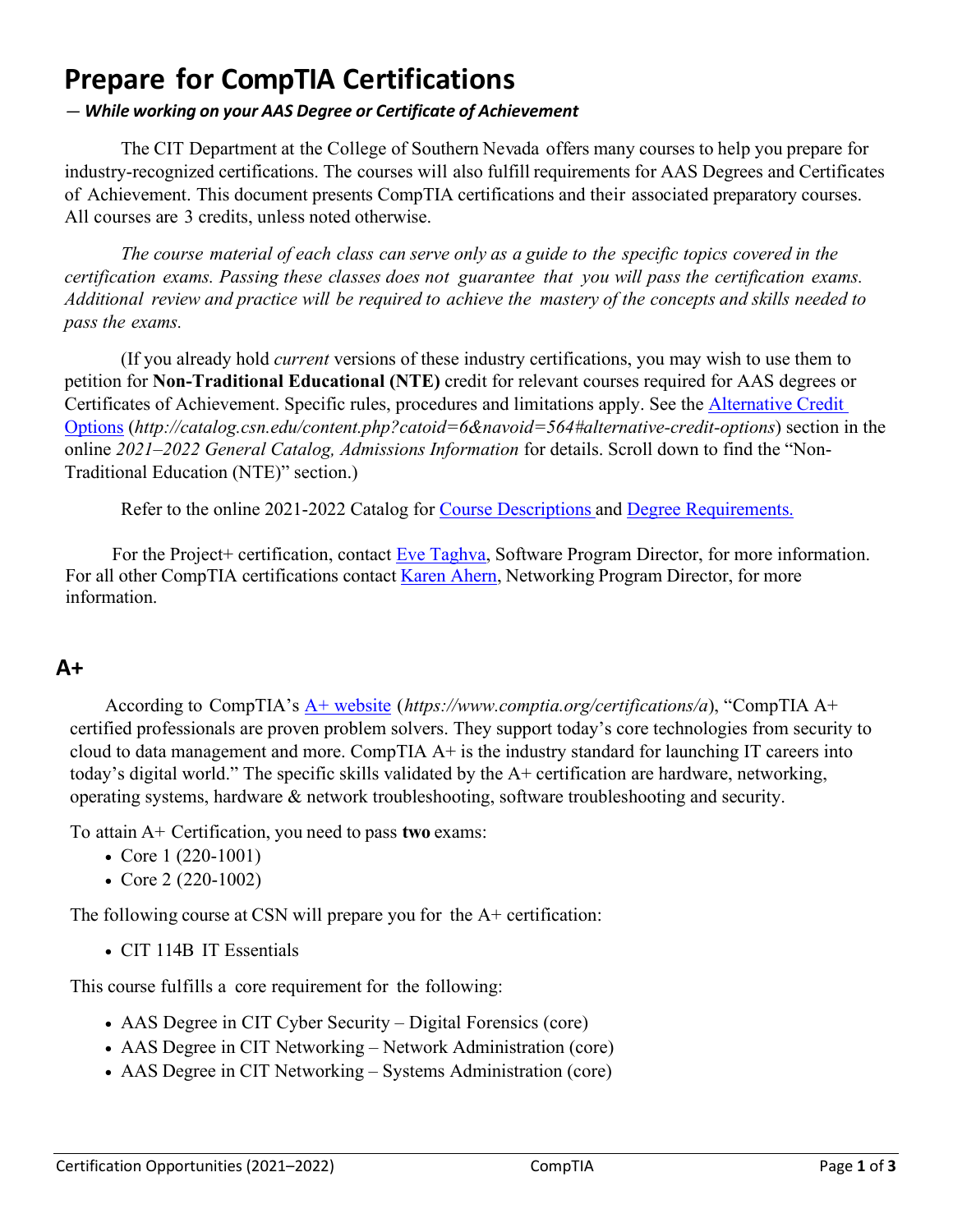#### **Network+**

According to CompTIA's [Network+ website](https://www.comptia.org/certifications/network) (*https://www.comptia.org/certifications/network*), the Network+ certification validates knowledge and skills in the areas of networking concepts, infrastructure, network operations, network security, and network troubleshooting & tools.

The following class will prepare you for the Network+ certification exam (N10-007):

• CIT 112B Network+

This course also fulfills a requirement for the following:

- AAS Degree in CIT Cyber Security Compliance (core)
- AAS Degree in CIT Cyber Security Digital Forensics (core)
- AAS Degree in CIT Cyber Security Network Security (core)
- AAS Degree in CIT Networking Network Administration (core)
- AAS Degree in CIT Networking Systems Administration (core)
- AAS Degree in CIT Software Database (core)
- AAS Degree in CIT Software Programming (core)
- AAS Degree in CIT Software Web Development (core)

#### **Project+**

According to CompTIA's [Project+ website](https://www.comptia.org/certifications/project) (*https://www.comptia.org/certifications/project*), the Project+ exam validates skills and knowledge of project basics, project constraints, communication and change management, and project tools & documentation. The following class will prepare you for Project+ certification exam (PK0-004):

• CIT 263 Project Management (Prerequisites: IS 100B or 101; AND either ENG 100 or above with a grade of C or higher, OR COM 101 or above with a grade of C or higher; or Instructor approval.)

The course also fulfills a requirement for the following:

- AAS Degree in CIT Cyber Security Compliance (core)
- AAS Degree in CIT Cyber Security Network Security (core)
- AAS Degree in CIT Networking Network Administration (core)
- AAS Degree in CIT Networking Systems Administration (core)
- AAS Degree in CIT Software Database (core)
- AAS Degree in CIT Software Programming (core)
- AAS Degree in CIT Software Web Development (core)

**Note:** CIT 263 also fulfills a lower division core requirement for CSN's Bachelor of Applied Science in Project Management. See [Degree Requirements](http://catalog.csn.edu/preview_program.php?catoid=6&poid=2822)

(*http://catalog.csn.edu/preview\_program.php?catoid=6&poid=2822*) Contact the Department of Business Administration for more information about the degree.